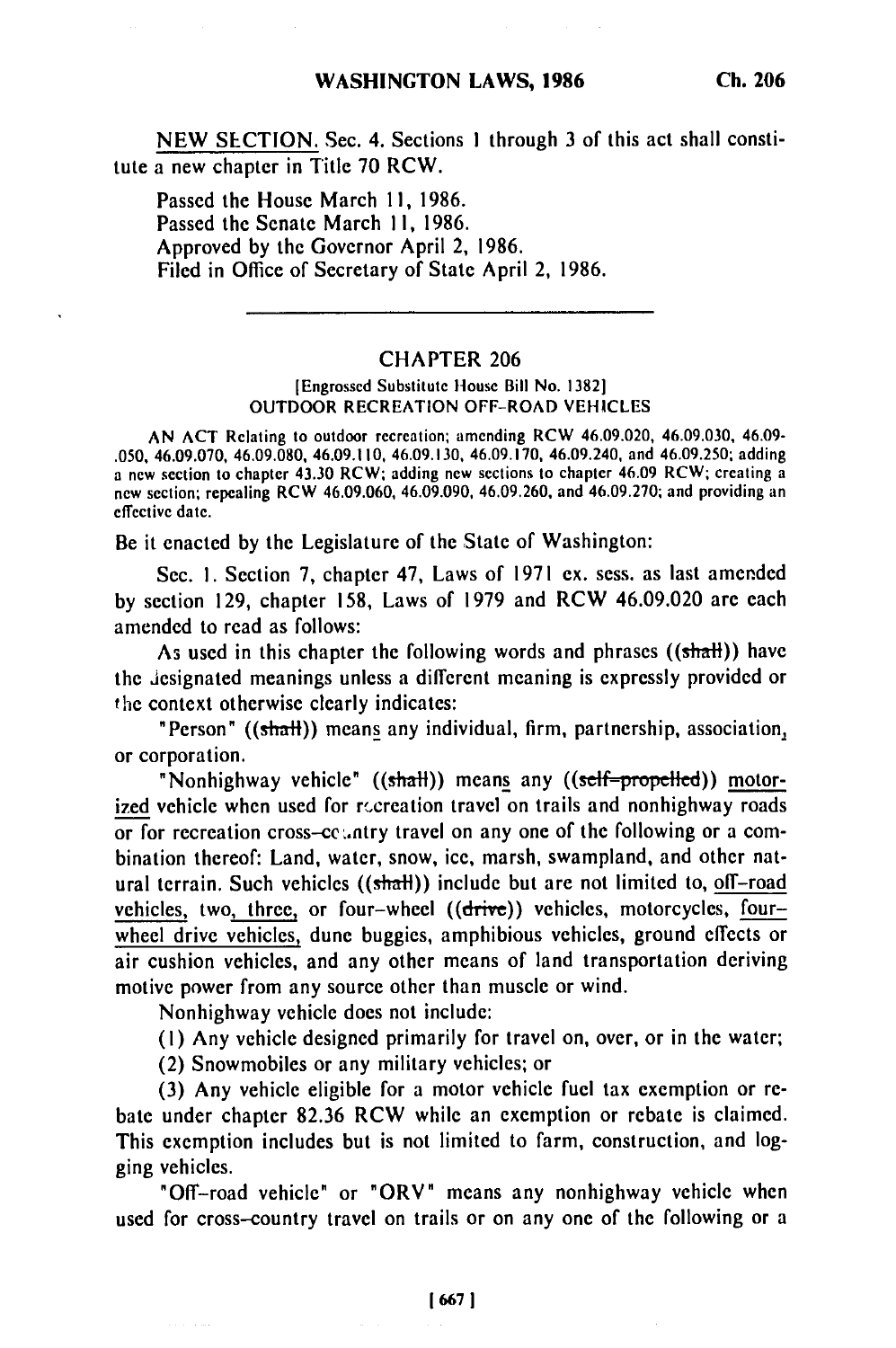# **WASHINGTON LAWS, 1986**

# Ch. 206

combination thereof: Land, water, snow, ice, marsh, swampland and other natural terrain.

"ORV use permit" ((shall)) means ((the)) a permit ((system estab $t$  ished)) issued for operation of an off-road vehicle( $(s + t)$  in this state)) under this chapter.

"ORV trail" ((shall)) means a multiple-use corridor designated and maintained for recreational travel by off-road vehicles ((which)) that is not normally suitable for travel by conventional two-wheel drive vehicles and  $((where it))$  is posted or designated by the managing authority of the property that the trail traverses as permitting ORV travel.

"ORV use area" means the entire area of a parcel of land except for camping and approved buffer areas  $((where it))$  that is posted or designated for ORV use in accordance with rules adopted by the managing authority.

"ORV recreation facility" includes ORV trails and ORV use areas.

"Owner" ((shall)) means the person other than the lienholder, having an interest in or title to a nonhighway vehicle, and entitled to the use or possession thereof.

"Operator" means each person who operates, or is in physical control of, any nonhighway vehicle.

(("ORV moneys" shall mean those moneys derived from motor vehicle excise taxes on fuel used and purchased for providing the motive power for nonhighway vehicles as described in RCW-46.09.150, ORV use permit fees; and ORV dealer permit fees, provided these moneys are:

(1) Credited to the outdoor recreation account; or

(2) Credited to the ORV account for user education or for acquisition; planning, development, maintenance, and management of designated off= road vehicle trails and areas.))

"Dealer" means a person, partnership, association, or corporation engaged in the business of selling off-road vehicles at wholesale or retail in this state.

"Department" ((shall)) means the department of licensing.

(("Director" shall mean the director of licensing.

"Committee" shall mean the interagency committee for outdoor recreation:))

"Hunt" ((shall)) means any effort to kill, injure, capture, or purposely disturb a wild animal or wild bird.

"Nonhighway road" ((shall)) means any road owned or managed by a public agency, or any private road for which the owner has granted a permanent easement for public use of the road, other than a highway generally capable of travel by a conventional two-wheel drive passenger automobile during most of the year and in use by such vehicles and ((which are private roads or controlled and maintained by the department of natural resources; the state parks and recreation commission and the state game department: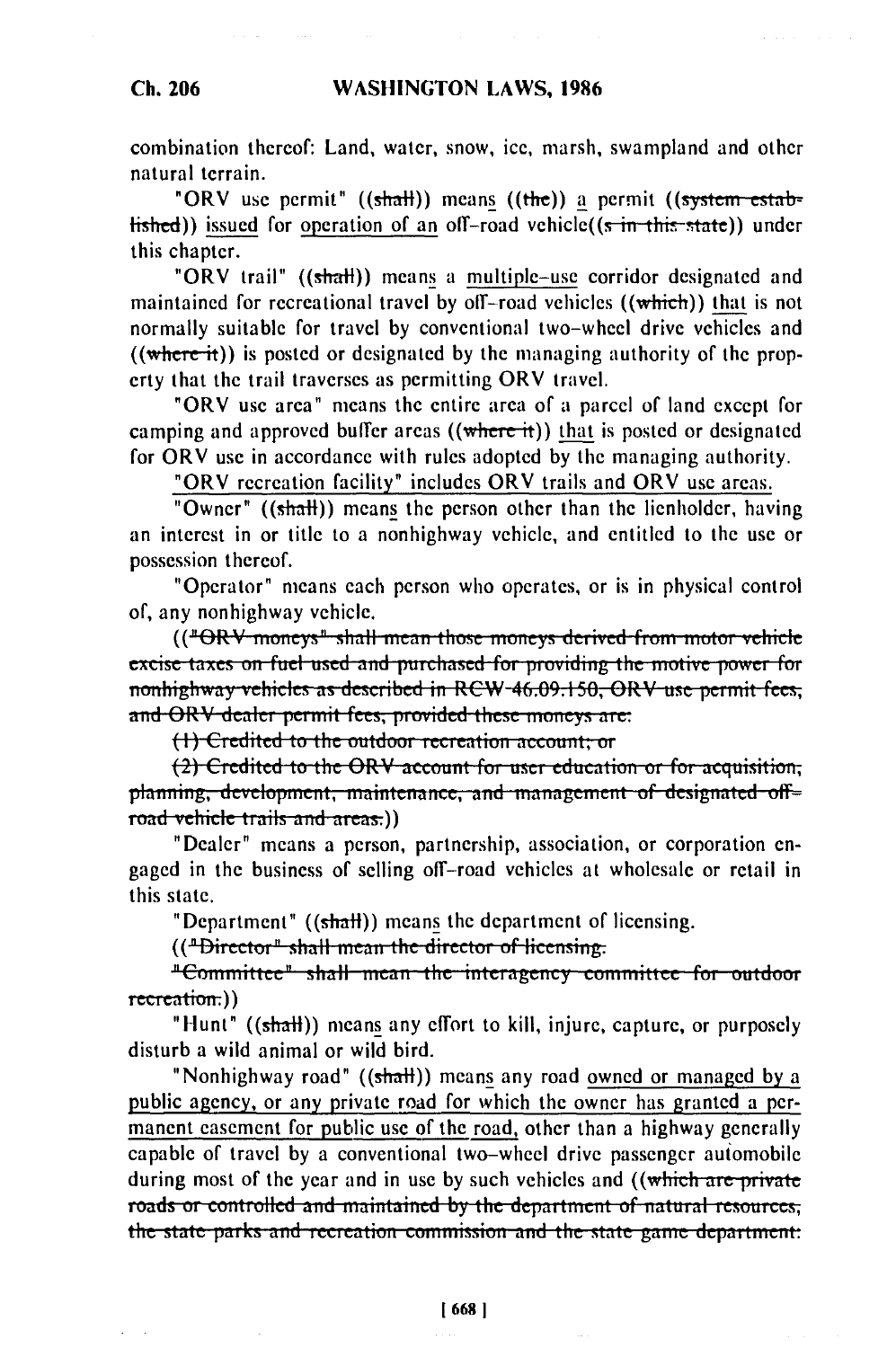**PROVIDED, That such roads are))** that is not built or maintained ((by)) with appropriations from the motor vehicle fund.

"Highway," for the purpose of this chapter only ((shall)), means the entire width between the boundary lines of every way publicly maintained by the state department of transportation or any county or city when any part thereof is generally open to the use of the public for purposes of vehicular travel as a matter of right.

"Organized competitive event" ((shalt)) means any competition, advertised in advance through written notice to organized clubs or published in local newspapers, sponsored by recognized clubs, and conducted at a predetermined time and place.

Sec. 2. Section 8, chapter 47, Laws of 1971 ex. sess. as last amended by section 2, chapter 220, Laws of 1977 ex. sess. and RCW 46.09.030 are each amended to read as follows:

The department shall provide for the issuance of use permits for offroad vehicles and may appoint agents for collecting fees and issuing permits. The provisions of RCW 46.01.130 and 46.01.140 ((shall)) apply to the issuance of use permits for off-road vehicles as they do to the issuance of vehicle licenses, the appointment of agents and the collection of application fees((<del>: PROVIDED, That filing fees for ORV use permits collected by the</del> director shall be certified to the state treasurer and deposited as specified in  $RCW - 46.09.110)$ .

Sec. **3.** Section **10,** chapter 47, Laws of **1971** ex. sess. as last amended **by** section 4, chapter 220, Laws of **1977** ex. sess. and RCW 46.09.050 are each amended to read as follows:

ORV use permits and ORV tags shall be required under the provisions of this chapter except for the following:

**(1)** Off-road vehicles owned and operated by the United States, another state, or a political subdivision thereof.

(2) Off-road vehicles owned and operated by this state, or by any municipality or political subdivision thereof.

(3) An off-road vehicle operating in an organized competitive event on privately owned or leased land: PROVIDED, That if such leased land is owned by the state of Washington this exemption shall not apply unless the state agency exercising jurisdiction over the land in question specifically authorizes said competitive event: PROVIDED FURTHER, That such exemption shall be strictly construed.

(4) Off-road vehicles operated on lands owned or leased by the ORV owner or operator or on lands which the operator has permission to operate without an ORV use permit.

(5) ( $(A\pi)$ ) Off-road vehicles owned by a resident of another state ((if that off-road vehicle is registered)) that have a valid ORV permit or vehicle license issued in accordance with the laws of the other state. This exemption shall apply only to the extent that a similar exemption or privilege is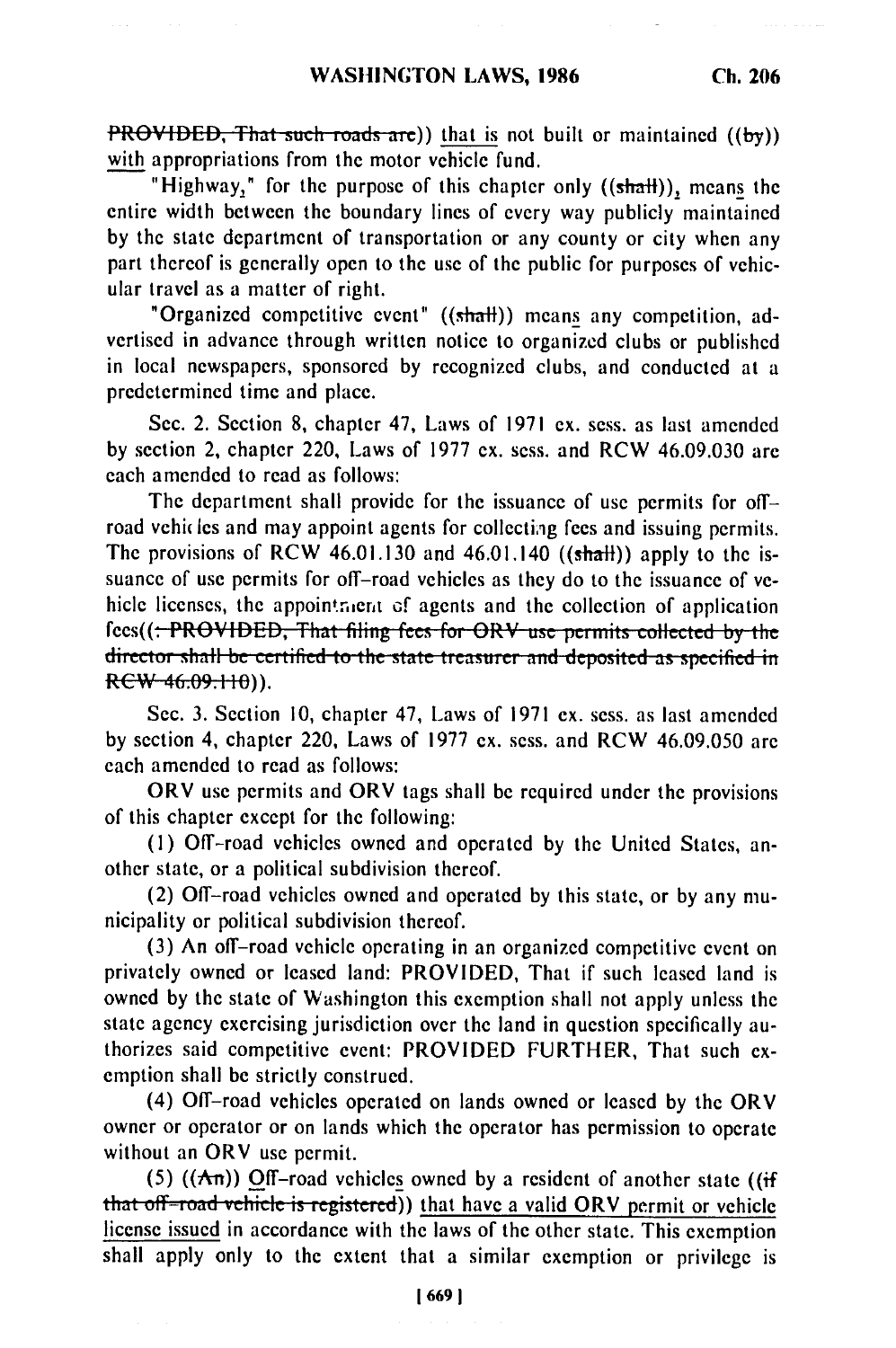granted under the laws of that state((<del>, except that any off-road vehicle</del> which is validly registered in another state and which is physically located in this state for a period of more than fifteen consecutive days shall be re**guired to obtain a Washington state ORV use permit)).** 

**(6)** Off-road vehicles while be;ng used for search and rescue purposes under the authority or direction of an appropriate search and rescue or law enforcement agency.

(7) Vehicles used primarily for construction or inspection purposes during the course of a commercial operation.

(8) Vehicles which are licensed pursuant to chapter 46.16 RCW or in the case of nonresidents, vehicles which are validly licensed for operation over public highways in the jurisdiction of the owner's residence.

Sec. 4. Section 12, chapter 47, Laws of 1971 ex. sess. as last amended by section 6, chapter 220, Laws of 1977 ex. sess. and RCW 46.09.070 are each amended to read as follows:

(1) Application for  $((a\pi))$  annual or temporary ORV use permits shall be made to the department or its authorized agent in such manner and upon such forms as the department shall prescribe $((\cdot))$  and shall state the name and address of each owner of the off-road vehicle $((;))$ .

(2) An application for an annual permit shall be signed by at least one  $((such))$  owner, and shall be accompanied by a  $((use-permit))$  fee of five dollars. Upon receipt of the annual permit application and the application fee, the off-road vehicle shall be assigned a use permit number tag or decal, which shall be affixed to the off-road vehicle in a manner prescribed by the department. ((The department may utilize applications, registration and li**cense forms, and registration numbering provided for use prior to September-21, 1977.)**) The ((ORV use)) annual permit ((provided in this section shall be)) is valid for a period of one year((<del>. Use permits shall be</del>)) and is renewable each year in such manner as the department may prescribe for an additional period of one year upon payment of a renewal fee of five dollars.

Any person acquiring an off-road vehicle for which  $((a$ -use)) an annual permit has been issued ((under the provisions of this chapter)) who desires to continue to use the permit must, within fifteen days of the acquisition ((or purchase)) of the off-road vehicle, make application to the department or its authorized agent for transfer of the  $((\Theta RV_{{\text{use}}}))$  permit, and  $((\text{such}))$ the application shall be accompanied by a transfer fee of one dollar.

**(3)** A temporary use permit is valid for sixty days. Application for a temporary permit shall be accompanied by a fee of two dollars. The permit shall be carried on the vehicle at all times during its operation in the state.

**(4)** Except as provided in RCW 46.09.050, any out-of-state ((owner)) operator of an off-road vehicle shall, when operating in this state, comply with ((the provisions of)) this chapter, and if an ORV use permit is required under this chapter, the  $((\text{owner}))$  operator shall obtain  $((\text{a-momresident})$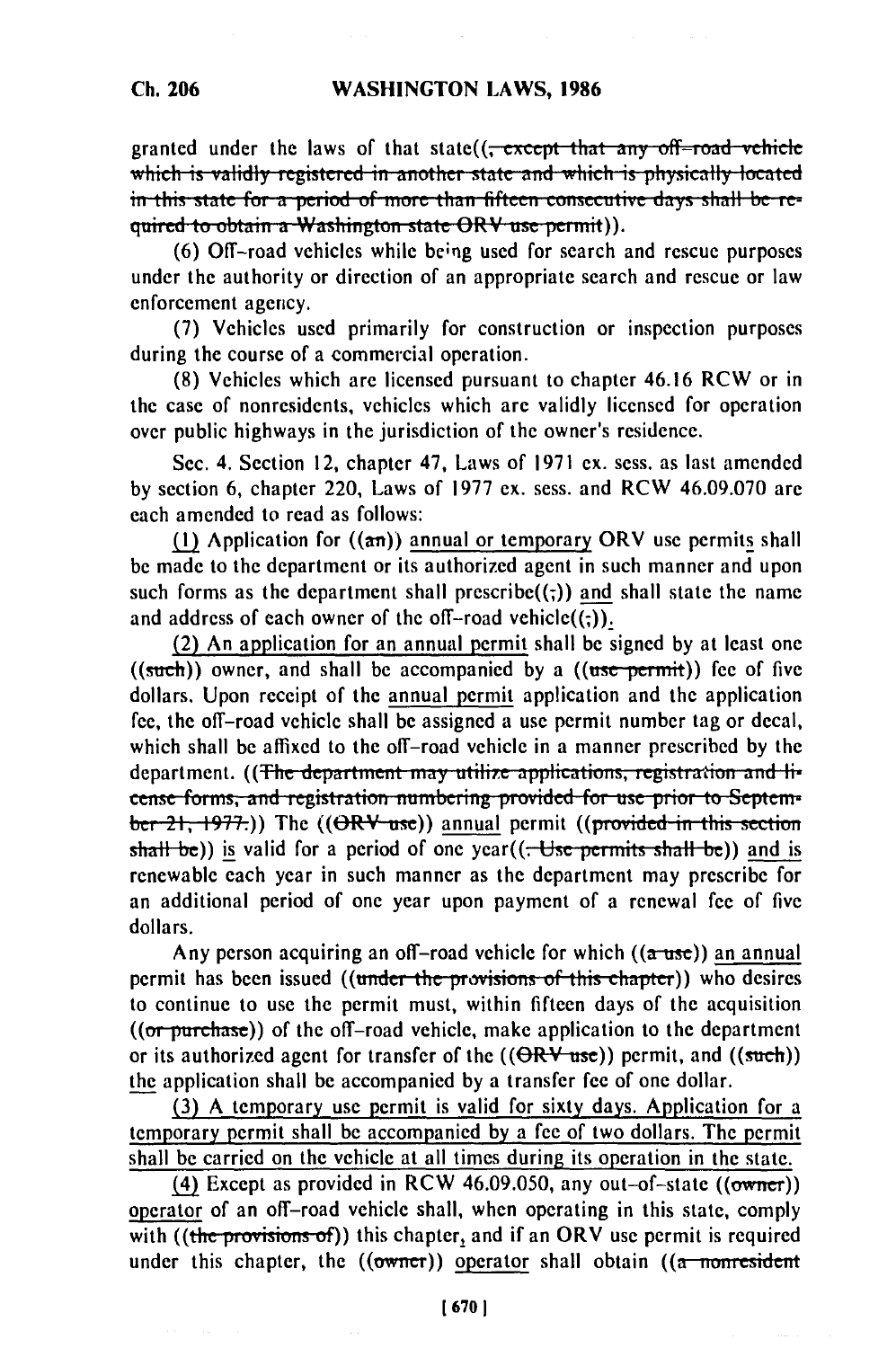$\Theta$ RV use)) an annual or temporary permit ((mumber)) and tag(( $\tau$ valid for not more than sixty days or an annual permit and tag. Application for such a permit shall state name and address of each owner of the off-road vehicle, shall be signed by at least one such owner, and shall be accompanied by a fee of two dollars. The permit shall be carried on the vehicle at all times during its operation in this state)).

Sec. 5. Section 13, chapter 47, Laws of 1971 ex. sess. as last amended by section 7, chapter 220, Laws of 1977 cx. sess. and RCW 46.09.080 are each amended to read as follows:

(1) Each dealer of off-road vehicles in this state who does not have a current "dealer's plate" for vehicle use pursuant to chapter  $46.70$  RCW $((;))$ shall obtain  $((a$ -dealer)) an ORV dealer permit from the department in such manner and upon such forms as the department shall prescribe. Upon receipt of  $((a \cdot \text{deater's}))$  an application for  $((a \cdot \text{deater}))$  an ORV dealer permit and the fee  $((provided for in))$  under subsection (2) of this section, ((such)) the dealer shall be registered and an ORV dealer permit number assigned.

(2) The  $((\Theta R \Psi))$  fee for  $((\text{deaders}))$  ORV dealer permits shall be twenty-five dollars per year, which ((shall be deposited in the outdoor recreation account, and such fee shall) covers all of the off-road vehicles owned by a dealer and not rented((<del>: PROVIDED, That</del>)). Off-road vehicles rented on a regular, commercial basis by a dealer shall have separate use permits.

(3) Upon the issuance of an ORV dealer permit each dealer shall purchase, at a cost to be determined by the department, ORV dealer number plates of a size and color to be determined by the department, ((which shall)) that contain the dealer ORV permit number assigned to the dealer. Each off-road vehicle operated by a dealer for the purposes of testing or demonstration shall display such number plates assigned pursuant to the dealer permit provisions in chapter 46.70 RCW or this section, in a ((clear- $\frac{1}{2}$  ( $\frac{1}{2}$   $\frac{1}{2}$   $\frac{1}{2}$   $\frac{1}{2}$   $\frac{1}{2}$   $\frac{1}{2}$   $\frac{1}{2}$   $\frac{1}{2}$   $\frac{1}{2}$   $\frac{1}{2}$   $\frac{1}{2}$   $\frac{1}{2}$   $\frac{1}{2}$   $\frac{1}{2}$   $\frac{1}{2}$   $\frac{1}{2}$   $\frac{1}{2}$   $\frac{1}{2}$   $\frac{1}{2}$   $\frac{1}{2}$   $\frac{1}{2}$ 

(4) No person other than a dealer or a representative thereof  $((shath))$ may display number plates as prescribed in subsection (3) of this section, and no dealer or representative thereof shall use such number plates for any purpose other than the purpose prescribed in subsection (3) of this section.

(5) ORV dealer permit numbers shall be nortransferable.

(6)  $((\Theta n \text{ and after January 1, 1978}))$  It  $((\text{shall be}))$  is unlawful for any dealer to sell any off-road vehicle at wholesale or  $retail((\tau))$  or to test or demonstrate any off-road vehicle within the state( $(\cdot, \cdot)$ ) unless he has a motor vehicle dealers' license pursuant to chapter 46.70 RCW or an ORV dealer permit number in accordance with ((the provisions of)) this section.

Sec. 6. Section 16, chapter 47, Laws of 1971 ex. sess. as last amended by section 60, chapter 57, Laws of 1985 and RCW 46.09.110 are each amended to read as follows: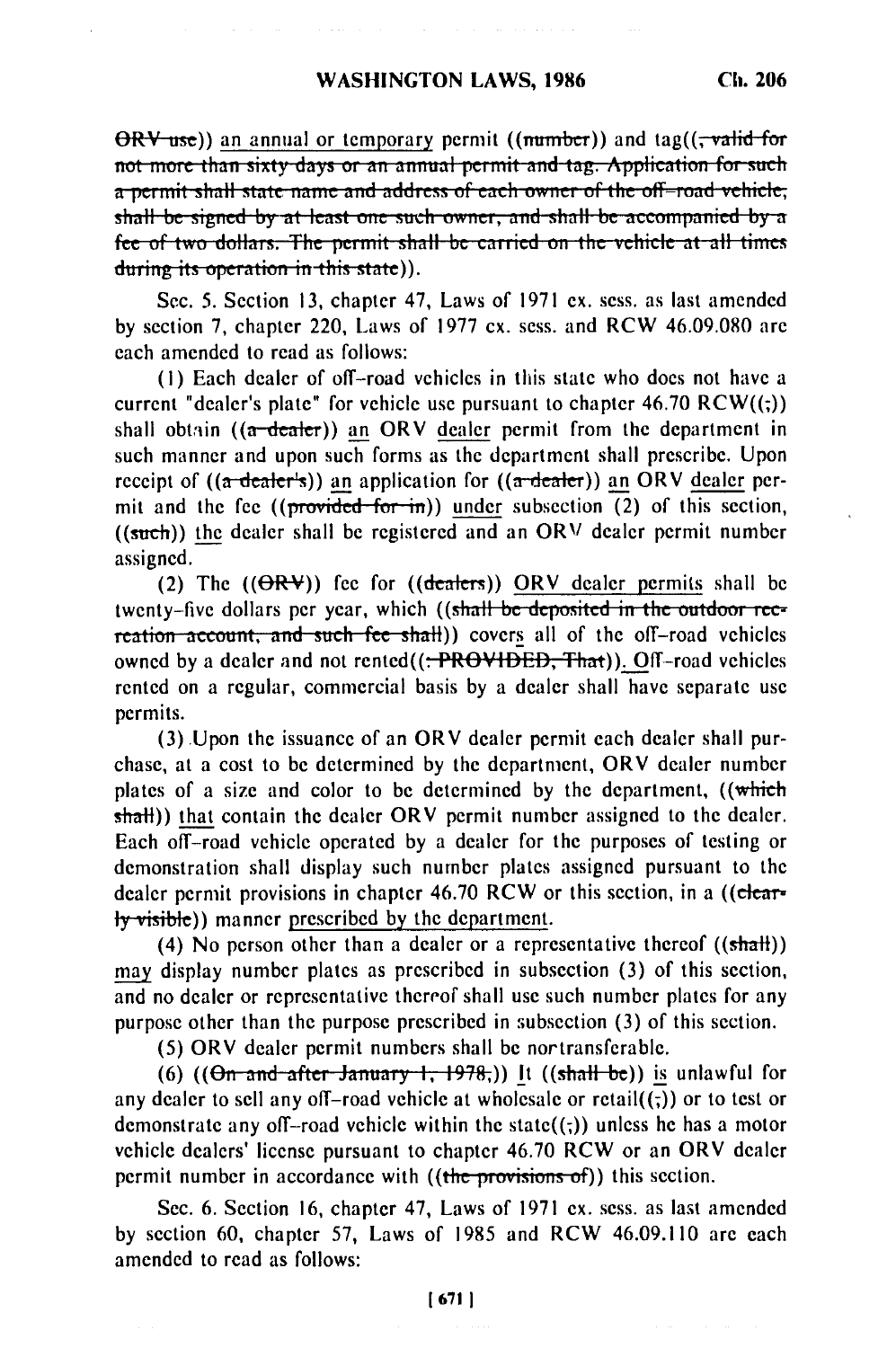The moneys collected by the department  $((as - ORV - use - permit - fees))$ under this chapter shall be distributed from time to time but at least once a year in the following manner:

 $((+)$ ) The department shall retain enough money to cover expenses incurred in the administration of this chapter: PROVIDED, That such retention shall never exceed eighteen percent of fees collected.

 $((2)$  Twenty percent of the moneys shall be placed in the ORV account, which is hereby established, in the state treasury and shall be administered by the department of natural resources as ORV moneys. The department of natural resources shall use these moneys to develop a state= wide program of ORV user education and information. Any portion of these moneys not used to develop an ORV user education and information program shall be deposited in the outdoor recreation account and shall be distributed by the interagency committee for outdoor recreation under RCW 46.09.240. All earnings of investments of balances in the ORV account shall be credited to the general fund:

 $(\rightarrow)$ )) The remaining moneys shall be ((credited to the outdoor recreation account of the state treasury as ORV moneys and shall be)) distributed by the interagency committee for outdoor recreation ((as specified in RCW 46.09.240. All earnings of investments of balances in the outdoor recreation account shall be credited to the general fund)) in accordance with RCW 46.09.170(1)(d).

Sec. 7. Section 18, chapter 47, Laws of 1971 ex. sess. as amended by section 11, chapter 220, Laws of 1977 ex. sess. and RCW 46.09.130 are each amended to read as follows:

No person ((shall)) may operate a nonhighway vehicle in such a way as to endanger human life or to run down or harass ( $(\overline{\text{deer}}; \overline{\text{elk}}, \overline{\text{or}})$ ) any  $($ (other)) wildlife( $($ ; or any domestic)) or animal, nor carry, transport, or convey any loaded weapon in or upon, nor hunt from, any nonhighway vehicle: PROVIDED, That it shall not be unlawful to carry, transport, or convey a loaded pistol in or upon a nonhighway vehicle if the person complies with the terms and conditions of chapter 9.41 RCW.

Violation of this section ((shall constitute)) is a gross misdemeanor.

Sec. 8. Section 22, chapter 47, Laws of 1971 ex. sess. as last amended by section 130, chapter 158, Laws of 1979 and RCW 46.09.170 are each amended to read as follows:

(1) From time to time, but at least once each year, ((the director of  $\mathbf{H}$ censing shall request)) the state treasurer ((to)) shall refund from the motor vehicle fund one percent of the motor vehicle fuel tax revenues collected ((pursuant to)) under chapter 82.36 RCW, less proper deductions for refunds and costs of collection as provided in RCW 46.68.090. The treasurer shall place these funds in the general fund as follows:

(a) ((Twenty-five)) Forty percent shall be credited to the ORV and nonhighway vehicle account and administered by the department of natural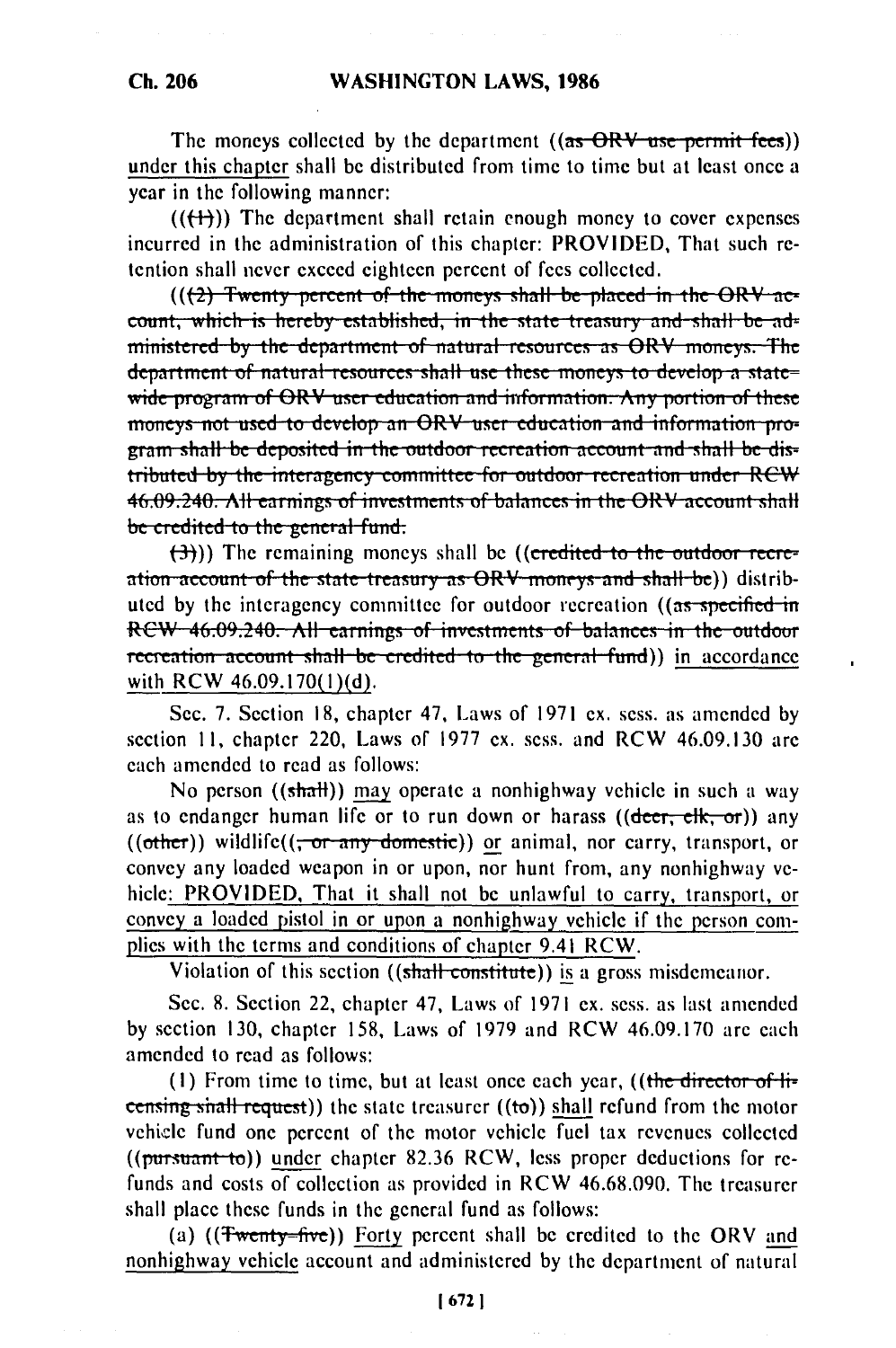resources solely for ((the acquisition;)) planning, ((development;)) maintenance, and management of ORV recreation facilities, nonhighway roads, and nonhighway road recreation facilities. The funds under this subsection shall be expended in accordance with the following limitations:

(i) Not more than five percent may be expended for information programs under this chapter;

(ii) Not less than ten percent and not more than fifty percent may be expended for ORV recreation facilities;

(iii) Not more than twenty-five percent may be expended for maintenance of nonhighway roads;

(iv) Not more than fifty percent may be expended for nonhighway road recreation facilities;

(v) Ten percent shall be transferred to the interagency committee for outdoor recreation for grants to law enforcement agencies in those counties where the department of natural resources maintains ORV facilities. This amount is in addition to those distributions made by the interagency committee for outdoor recreation under (d) (i) of this subsection;

(b) Three and one-half percent shall be credited to the ORV and nonhighway vehicle account and administered by the department of game solely for the acquisition, planning, development, maintenance, and management of nonhighway roads and recreation facilities;

(c) ((Twenty percent shall be credited to the ORV account and administered by the department of natural resources and shall be designated as ORV moneys to be used only for the acquisition, planning, development, maintenance, and management of designated off-road vehicle trails and areas; to construct campgrounds and trailheads which are necessary for the convenient use of designated ORV trails and areas; and to maintain those campgrounds and trailheads specifically constructed with ORV moneys: PROVIDED, HOWEVER, That the department of natural resources, two months prior to the acquisition and development of such trails, areas, campgrounds and trailheads for off-road vehicles, shall conduct a public hearing at a suitable location in the nearest town of five hundred population or more, and the department shall publish a notice of such hearing on the same day of each week for two consecutive weeks in a legal newspaper of general circulation in the county or counties where the property which is the subject of the proposed facility is located. The department of natural resources shall further file such notice of hearing with the department of ecology at the main office in Olympia and shall comply with the provisions of the state environmental policy act, chapter 43.21C RCW and regulations promulgated thereunder)) Two percent shall be credited to the ORV and nonhighway vehicle account and administered by the parks and recreation commission solely for the maintenance and management of ORV use areas and facilities; and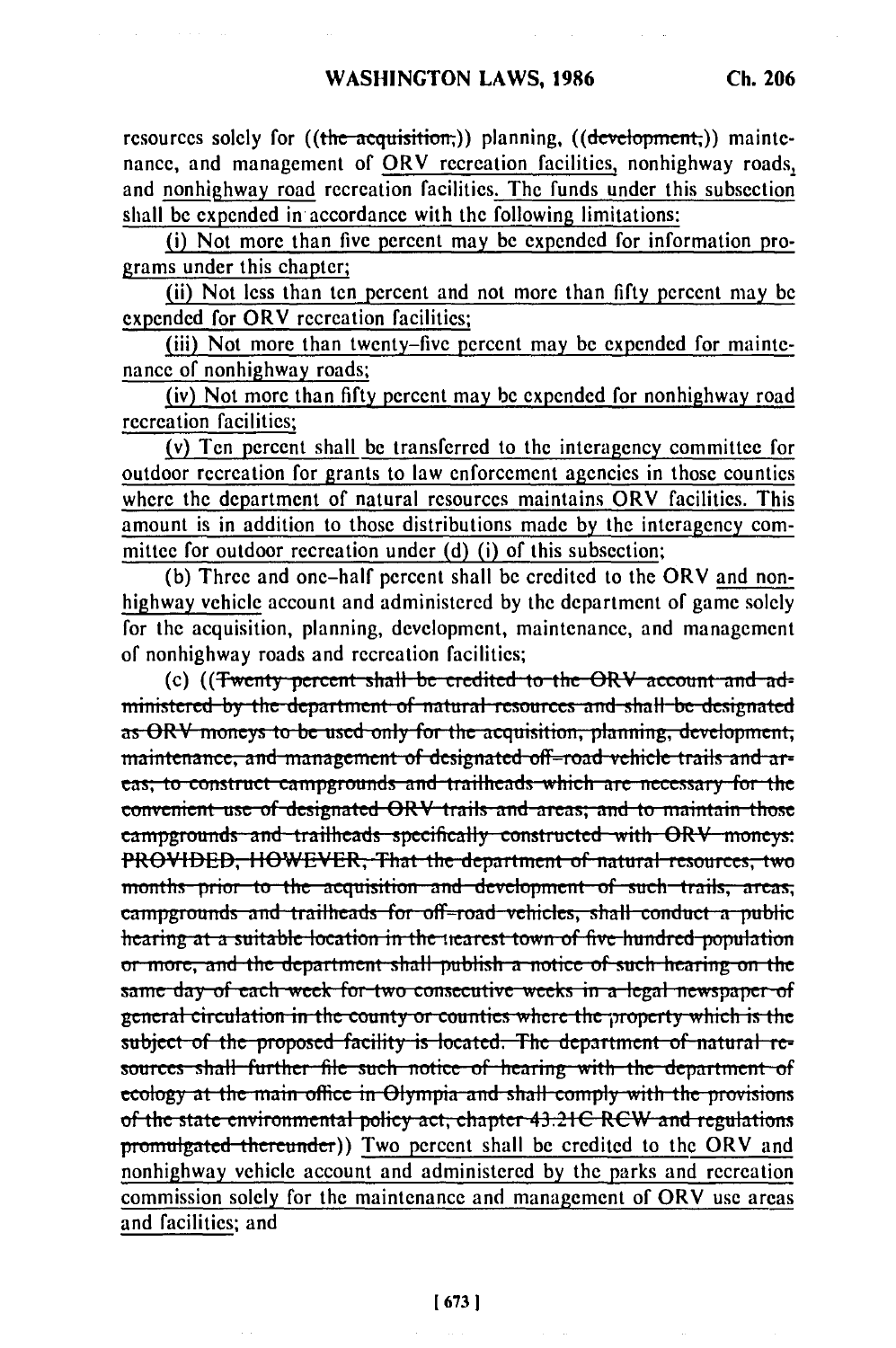(d)  $(f<sup>th</sup>(f<sup>th</sup>y=one))$  Fifty-four and one-half percent, together with the funds received by the interagency committee for outdoor recreation under RCW 46.09.110, shall be credited to the outdoor recreation account ((and designated as  $\overrightarrow{ORV}$  moneys)) to be administered by the ((interagency)) committee for ((outdoor recreation and distributed in accordance with RCW 46.09.240)) planning, acquisition, development, maintenance, and management of ORV recreation facilities and nonhighway road recreation facilities; ORV user education and information; and ORV law enforcement programs. The funds under this subsection shall be expended in accordance with the following limitations:

(i) Not more than twenty percent may be expended for ORV education, information, and law enforcement programs under this chapter;

(ii) Not less than an amount equal to the funds received by the interagency committee for outdoor recreation under RCW 46.09.110 and not more than sixty percent may be expended for ORV recreation facilities;

(iii) Not more than twenty percent may be expended for nonhighway road recreation facilities.

(2) On a yearly basis  $((\pi\sigma))$  an agency may not, except as provided in RCW 46.09.110, expend more than ((thirteen)) ten percent of ((its share of the above amounts)) the funds it receives under this chapter for general administration expenses incurred in carrying out ((the provisions of)) this chapter((<del>; and not more than fifty percent of its share of said amount for</del> education and law enforcement programs related to nonhighway vehicles:

(3) ORV moneys shall be expended only for the acquisition, planning, development, maintenance, and management of off-road vehicle trails and areas; for education and law enforcement programs related to nonhighway vehicles; to construct campgrounds and trailheads which are necessary for the convenient use of designated ORV trails and areas; and to maintain those campgrounds and trailheads specifically constructed with ORV  $mom <sub>ev</sub>$ ).

Sec. 9. Section 17, chapter 220, Laws of 1977 ex. sess. and RCW 46-.09.240 are each amended to read as follows:

(1) ((The moneys deposited in the outdoor recreation account of the general fund derived from ORV use permit fees, ORV dealer permit fees; and motor vehicle excise taxes on fuel used and purchased for providing the motive power for nonhighway vehicles shall be administered by)) After deducting administrative expenses and the expense of any programs conducted under this chapter, the interagency committee for outdoor recreation  $((and))$  shall  $((be distributed))$ , at least once each year, distribute the funds it receives under  $2\text{CW}$  46.09.110 and 46.09.170 to state agencies, counties,  $\overline{(\text{and})}$  municipals  $\overline{\phantom{a}^{\text{1}}$  agencies, and Indian tribes. ((The interageney committee for outdoor recreation may make intergovernmental agreements with federal agencies for the use of ORV moneys. The agreements shall contain the conditions for the use of these moneys.))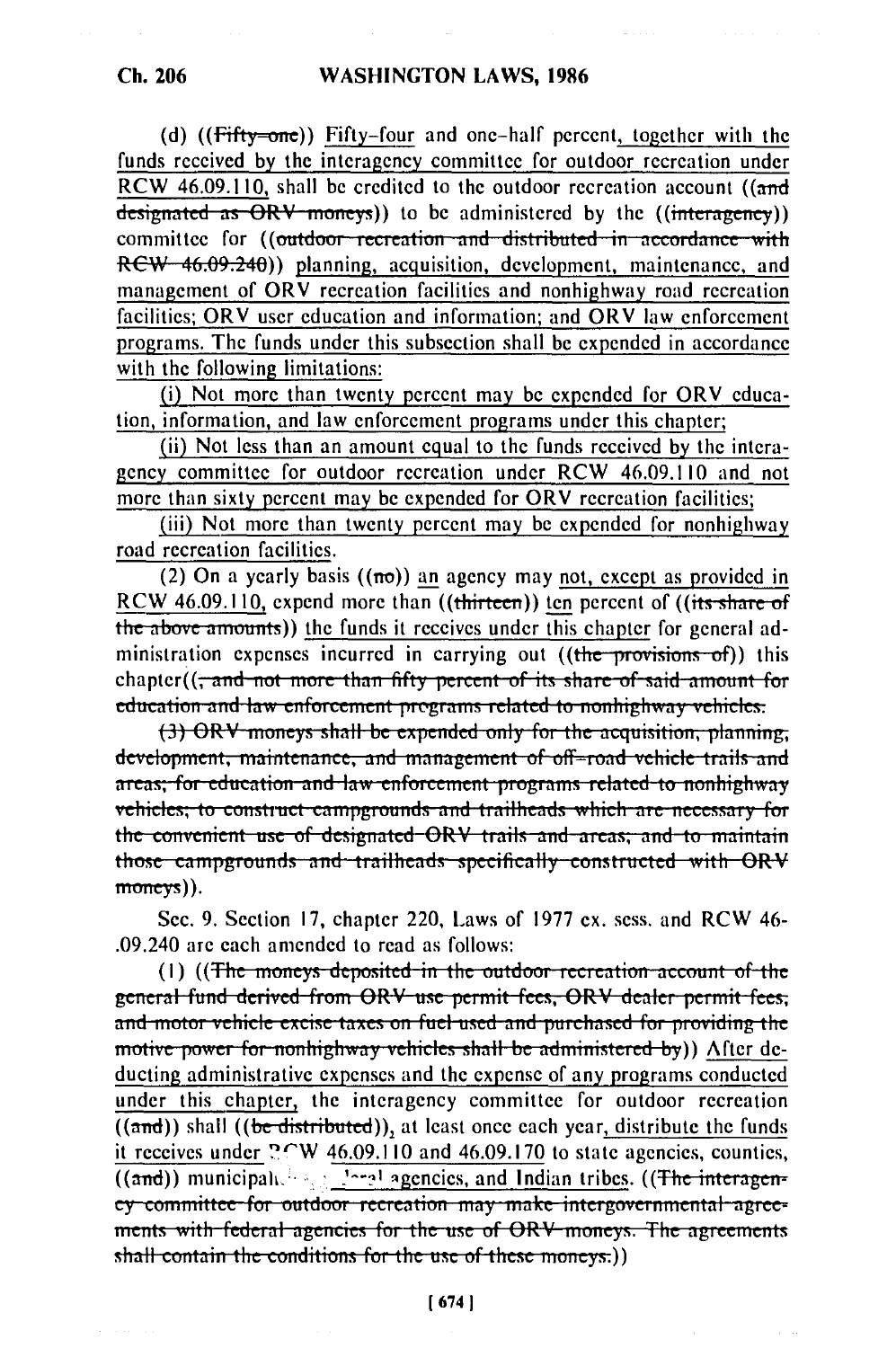The committee shall ((prescribe methods;)) adopt rules( $(\tau$  and stand**ards by which agencies may apply for and obtain moneys)) governing ap**plications for funds administered by the agency under this chapter and shall determine the amount of money distributed to each applicant((:-PROVID-**ED.** That)). Agencies ((constructing off-road vehicle trails, campgrounds, and recreational areas and facilities)) receiving funds under this chapter for capital purposes shall consider the possibility of contracting with the state parks and recreation commission, the department of natural resources, or other federal, state, and local agencies to employ the youth development and conservation corps or other youth crews ((to construct or assist in con**struction of such off-road vehicle trails, campgrounds, and recreational ar***cas and facilities*) in completing the project.

(2) The interagency committee shall require  $((that))$  each applicant for land acquisition or development funds under this section to conduct, before submitting the application, a public hearing in the nearest town of five hundred population or more, and publish notice of such hearing on the same day of each week for two consecutive weeks as follows:

(a) In  $((a))$  the newspaper of general circulation  $((\text{in-the-cometry-or})$ counties where the property which is subject of)) published nearest the proposed ((facility is located prior to the submission of its application)) project;

(b) In the newspaper having the largest circulatiou in the county or counties where the proposed project is located; and

(c) If the proposed project is located in a county of class four or lower, the notice shall also be published in the newspaper having the largest circulation published in the nearest county that is class three or above.

(3) The notice shall state that the purpose of the hearing is to solicit comments regarding an application being prepared for submission to the interagency committee for outdoor recreation for acquisition or development funds under the off-road and nonhighway vehicle program. The applicant shall file notice of the hearing with the department of ecology at the main office in Olympia and shall comply with the State Environmental Policy Act, chapter 43.21C RCW. A written record and a magnetic tape recording of ((such hearings)) the hearing shall be included in the application ((to the committee)).

**(((3) The interagency committee for outdoor recreation shall retain Inough money from ORV moneys to cover expenses incurred in the admin**istration of this chapter except that after June 30, 1979, the retention shall **not exceed, on a yearly basis, three percent of the ORV moneys deposited in the outdoor recreation account.**))

NEW SECTION. Sec. 10. The legislative budget committee shall review allocations and limitations on allocations of moneys made in this act. The review shall include an analysis of requests for moneys compared to allocations made in calendar years 1986 and 1987 and shall include the specific functions for which law enforcement and education funds have been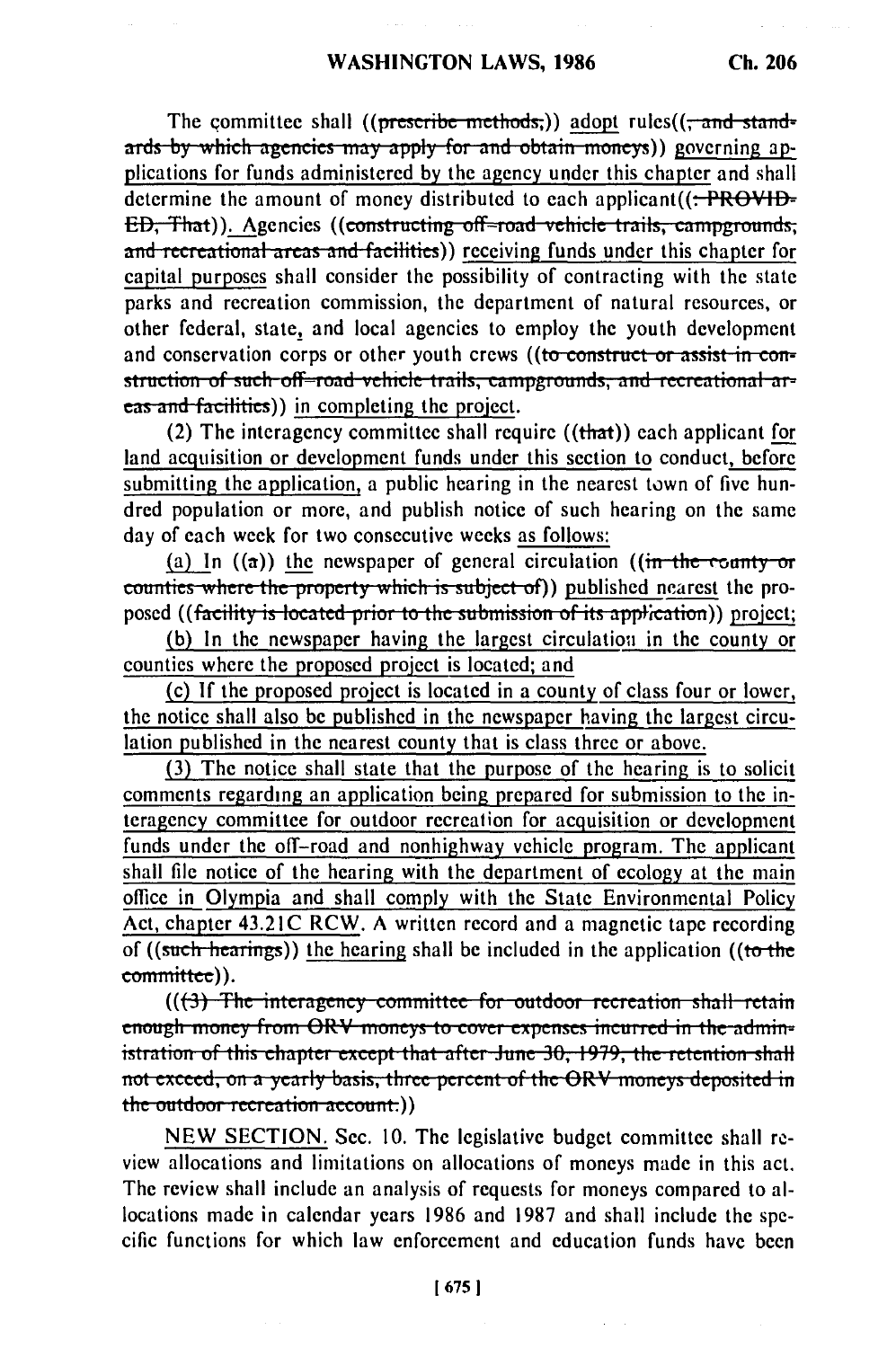expended by grant recipients. The report shall be submitted to the legislature by January 1, 1988.

Sec. II. Section 18, chapter 220, Laws of 1977 ex. sess. and RCW 46- .09.250 are each amended to read as follows:

((Between June 30, 1977 and June 30, 1979)) The interagency committee for outdoor recreation shall ((develop or cause to be developed)) maintain a state-wide ((OR<del>V</del>)) plan which shall ((<del>determine and reflec</del> user densities and preferences and suitability and availability of designated ORV trails and areas within the state. The plan shall be maintained on a continuing basis with the plan document) be updated at least once every third biennium and shall be used by all participating agencies to guide distribution and expenditure of ((nonhighway vehicle)) funds under this chapter.

NEW SECTION. Sec. 12. A new section is added to chapter 43.30 RCW to read as follows:

The department of natural resources shall establish a recreation advisory committee, composed of persons having an interest in the recreational use of land managed by the department, to provide advice regarding outdoor recreation needs and the effect of proposed departmental actions on recreational opportunities.

NEW SECTION. Sec. 13. The interagency committee for outdoor recreation shall establish a committee of nonhighway road recreationists, including representatives of organized ORV groups, to provide advice regarding the administration of this chapter. Only representatives of organized ORV groups may be voting members of the committee with respect to expenditure of funds received under RCW 46.09.110.

NEW SECTION. Sec. 14. All earnings of investments of balances in the ORV and nonhighway vehicle account and the outdoor recreation account shall be credited to the general fund.

NEW SECTION. Sec. 15. The fe!lowing acts or parts of acts are each repealed:

**(1)** Section **II,** chapter 47, Laws of **1971** ex. sess., section 7, chapter 153, Laws of 1972 ex. sess., section 5, chapter 220, Laws of 1977 ex. sess. and RCW 46.09.060;

(2) Section 14, chapter 47, Laws of 1971 ex. sess., section 10, chapter 153, Laws of 1972 ex. sess., section 8, chapter 220, Laws of 1977 ex. sess. and RCW 46.09.090;

(3) Section 19, chapter 220, Laws of 1977 ex. sess. and RCW 46.09- .260; and

(4) Section 20, chapter 220, Laws of 1977 ex. sess. and RCW 46.09- .270.

NEW SECTION. Sec. 16. Sections 13 and 14 of this act shall be added to chapter 46.09 RCW.